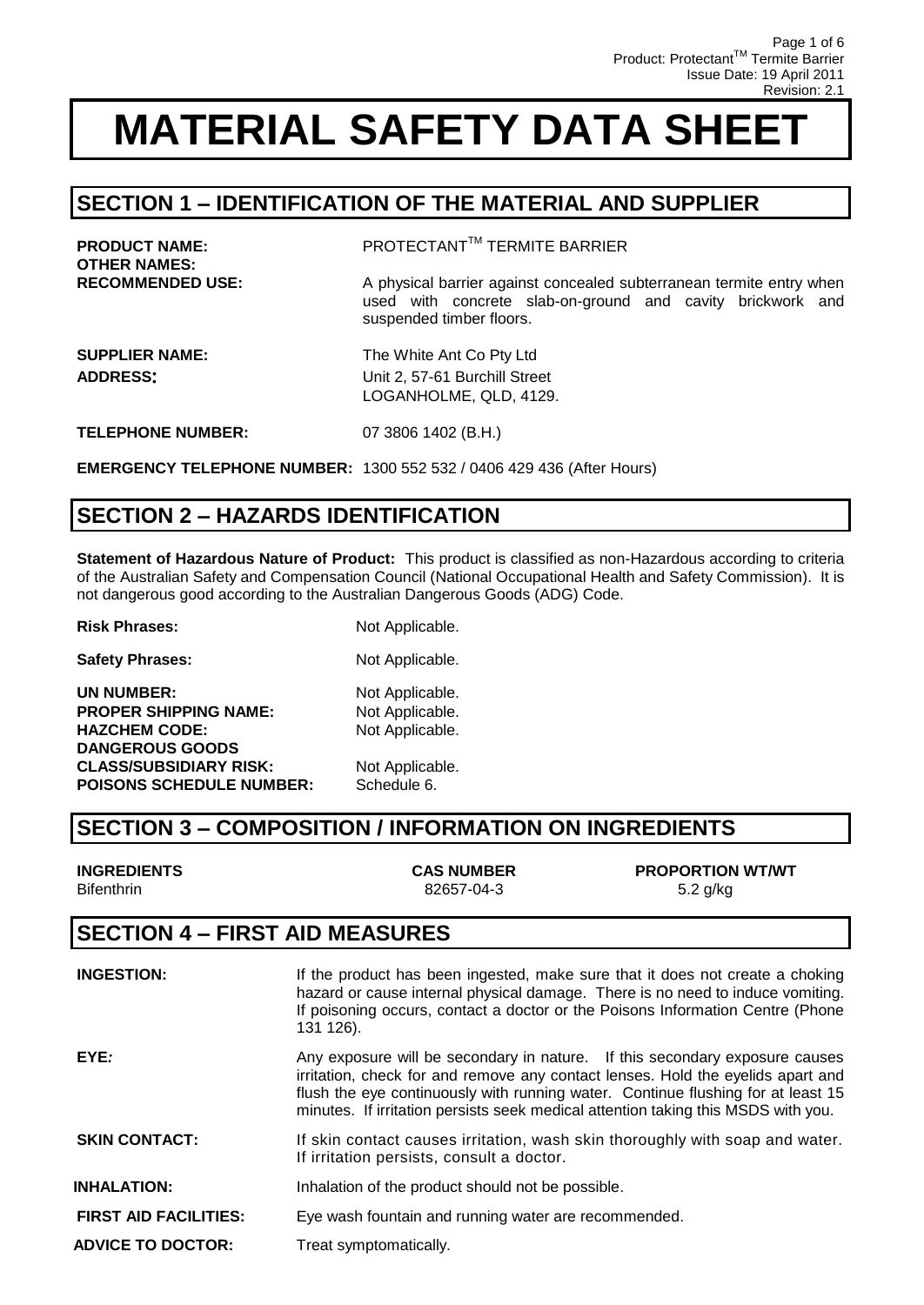### **SECTION 5 – FIRE FIGHTING MEASURES**

| FIRE:                                          | Not flammable under conditions of use, however may decompose and/or burn in<br>a fire.                                                                                                   |
|------------------------------------------------|------------------------------------------------------------------------------------------------------------------------------------------------------------------------------------------|
| <b>EXPLOSION:</b><br><b>FIRE EXTINGUISHING</b> | No information to indicate that the product is an explosion hazard.                                                                                                                      |
| <b>MEDIA:</b>                                  | Use extinguishing media appropriate for surrounding fire. Use foam, dry<br>chemical or carbon dioxide for fires. Water may be used to keep adjacent<br>containers cool.                  |
| <b>COMBUSTION</b>                              |                                                                                                                                                                                          |
| <b>HAZARDS:</b>                                | Combustion may produce irritating or toxic substances such as oxides of carbon<br>as well as trace chlorine and fluorine components. Avoid breathing vapours.                            |
| <b>PROTECTIVE</b>                              |                                                                                                                                                                                          |
| <b>EQUIPMENT:</b>                              | In the event of a fire, wear full protective clothing and self-contained breathing<br>equipment with full-face piece operated in the pressure demand or other<br>positive pressure mode. |

### **SECTION 6 – ACCIDENTAL RELEASE MEASURES**

#### **PERSONAL**

**EMERGENCY** 

**PROTECTION:** As a precaution, wear gloves, glasses, boots and full-length clothing. Wash any area where skin contact has occurred with soap and water.

PROCEDURES: Pick up the spilled product. Due to the nature of the product most spilled sheeting can be re-used. Where this is not possible, place material in suitable sealed containers and follow local and state regulations for disposal of solid waste in a Government approved industrial waste disposal facility. Do not allow product to enter drains, sewers or water courses – inform local authorities if this occurs. **CLEANING** 

**PROCEDURES:** Collect all material quickly as mentioned above. Personnel should use the protective clothing mentioned above during cleaning procedures.

### **SECTION 7 – HANDLING AND STORAGE**

| <b>PRECAUTIONS FOR</b>     |                                                                                                                                                                                                                                                                                                                                                                                                                                                                                                                                                                                         |
|----------------------------|-----------------------------------------------------------------------------------------------------------------------------------------------------------------------------------------------------------------------------------------------------------------------------------------------------------------------------------------------------------------------------------------------------------------------------------------------------------------------------------------------------------------------------------------------------------------------------------------|
| <b>SAFE HANDLING:</b>      | As a precaution, avoid contact with the product by using appropriate protective<br>equipment such as gloves and full-length clothing. Workers should follow good<br>personal hygiene practices including washing hands after use and before<br>eating, drinking and smoking. Keep containers tightly closed when not in use.<br>Any unused material waste, including packaging, must be placed in suitable<br>sealed containers and disposed of according to local and state regulations for<br>disposal of solid waste in a Government approved industrial waste disposal<br>facility. |
| <b>CONDITIONS FOR SAFE</b> |                                                                                                                                                                                                                                                                                                                                                                                                                                                                                                                                                                                         |
| <b>STORAGE:</b>            | Keep out of reach of children. Store in a cool, well-ventilated area away from<br>high temperatures and avoid direct sunlight. Do not store with clothing or<br>foodstuffs. Keep containers closed when not in use. Waste materials must be<br>stored under the same conditions until disposed of.                                                                                                                                                                                                                                                                                      |
| <b>INCOMPATIBILITIES:</b>  | No known incompatibilities.                                                                                                                                                                                                                                                                                                                                                                                                                                                                                                                                                             |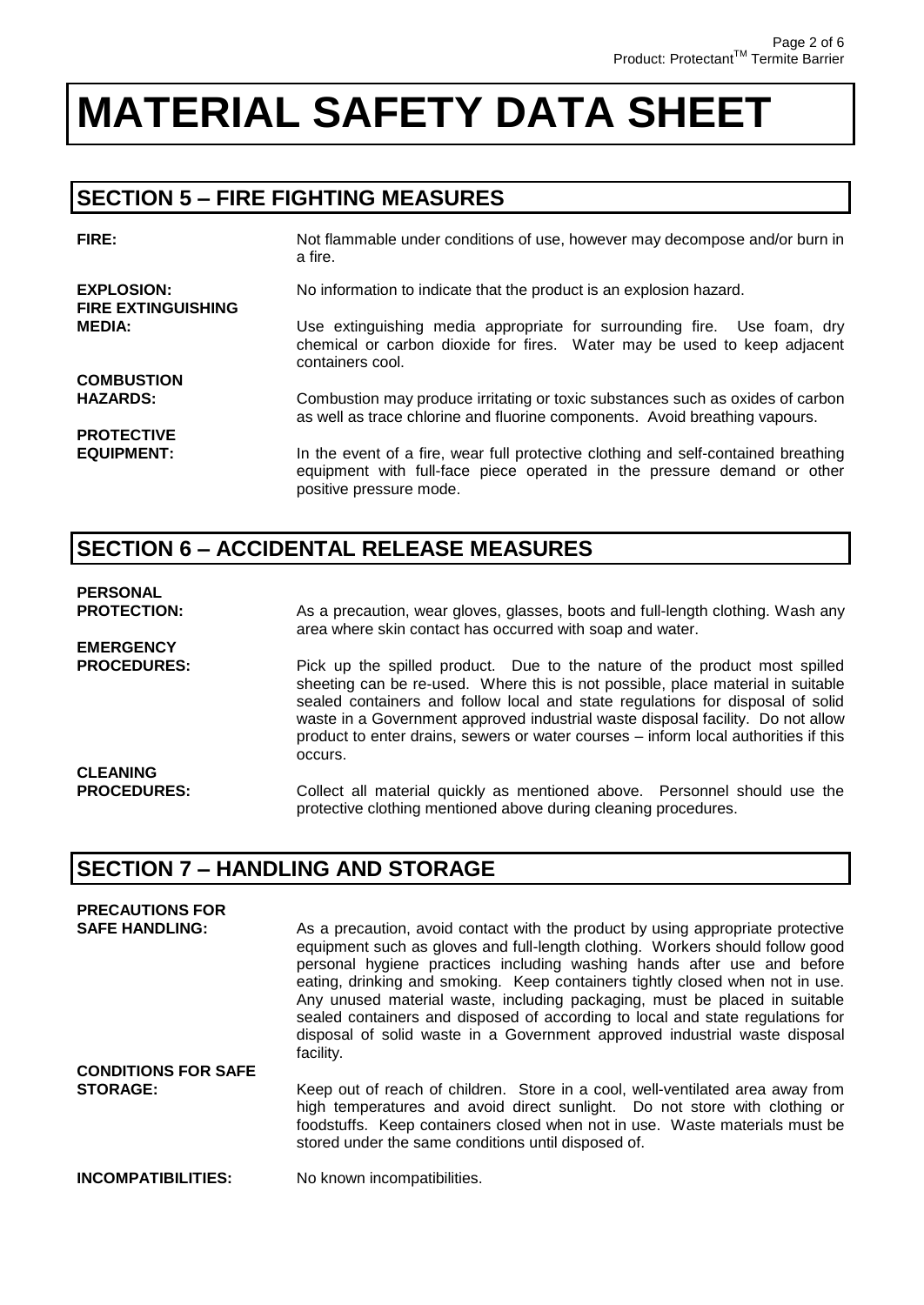### **SECTION 8 – EXPOSURE CONTROLS / PERSONAL PROTECTION**

| <b>AIRBORNE EXPOSURE</b><br><b>LIMITS:</b> | Exposure limits have not been established for this product.                                                                                                                                                                                                                     |
|--------------------------------------------|---------------------------------------------------------------------------------------------------------------------------------------------------------------------------------------------------------------------------------------------------------------------------------|
| <b>VENTILATION SYSTEMS:</b>                | Local ventilation is recommended during usage.                                                                                                                                                                                                                                  |
|                                            | <b>PERSONAL RESPIRATORS:</b> During routine operation a respirator is not required.                                                                                                                                                                                             |
| <b>GLOVE TYPE:</b>                         | It is recommended that general purpose rubber gloves are used to avoid skin<br>contact. However, if one of the Protectant™ Termite Barrier System bifenthrin<br>containing adhesives is to be used, the appropriate glove as recommended in<br>the adhesive MSDS is to be used. |
| <b>CLOTHING:</b>                           | During normal operating procedures, full length clothing is recommended to<br>avoid skin contact. Soiled clothing should be washed with detergent prior to re-<br>use.                                                                                                          |
| <b>EYE PROTECTION:</b>                     | As a precaution it is recommended to wear safety glasses to avoid secondary<br>eye contact when handling the material.                                                                                                                                                          |

### **SECTION 9 – PHYSICAL AND CHEMICAL PROPERTIES**

| APPEARANCE:                             | Red sheeting of varying widths.                                          |
|-----------------------------------------|--------------------------------------------------------------------------|
| ODOUR:                                  | When first opened a hydrocarbon solvent odour which decreases with time. |
| VAPOUR DENSITY:                         | Not applicable.                                                          |
| VAPOUR PRESSURE (mmHg): Not applicable. |                                                                          |
| VISCOSITY:                              | Not applicable.                                                          |
| FLASHPOINT (°C):                        | Not applicable.                                                          |
| FLAMMABILITY LIMITS (%):                | Not applicable.                                                          |
| SOLUBILITY IN WATER(g/L):               | Not miscible in water.                                                   |
| BOILING RANGE (°C):                     | Not applicable.                                                          |
| % VOLATILE-WT/WT:                       | Not applicable.                                                          |
| <b>EVAPORATION RATE:</b>                | Not applicable.                                                          |
| pH:                                     | Not applicable.                                                          |

### **SECTION 10 – STABILITY AND REACTIVITY**

| <b>CHEMICAL STABILITY:</b>                                                  | Stable under ordinary conditions of use and storage.                                                                                                                 |
|-----------------------------------------------------------------------------|----------------------------------------------------------------------------------------------------------------------------------------------------------------------|
| <b>CONDITIONS TO AVOID:</b>                                                 | No reported conditions to avoid.                                                                                                                                     |
| <b>INCOMPATIBLES:</b><br><b>HAZARDOUS DECOMPOSITION</b><br><b>PRODUCTS:</b> | No reported incompatibilities.<br>Combustion may produce irritating or toxic substances such as oxides of carbon<br>as well as trace chlorine and fluorine products. |
| <b>HAZARDOUS REACTIONS:</b>                                                 | Hazardous polymerisation will not occur. No reported hazardous reactions.                                                                                            |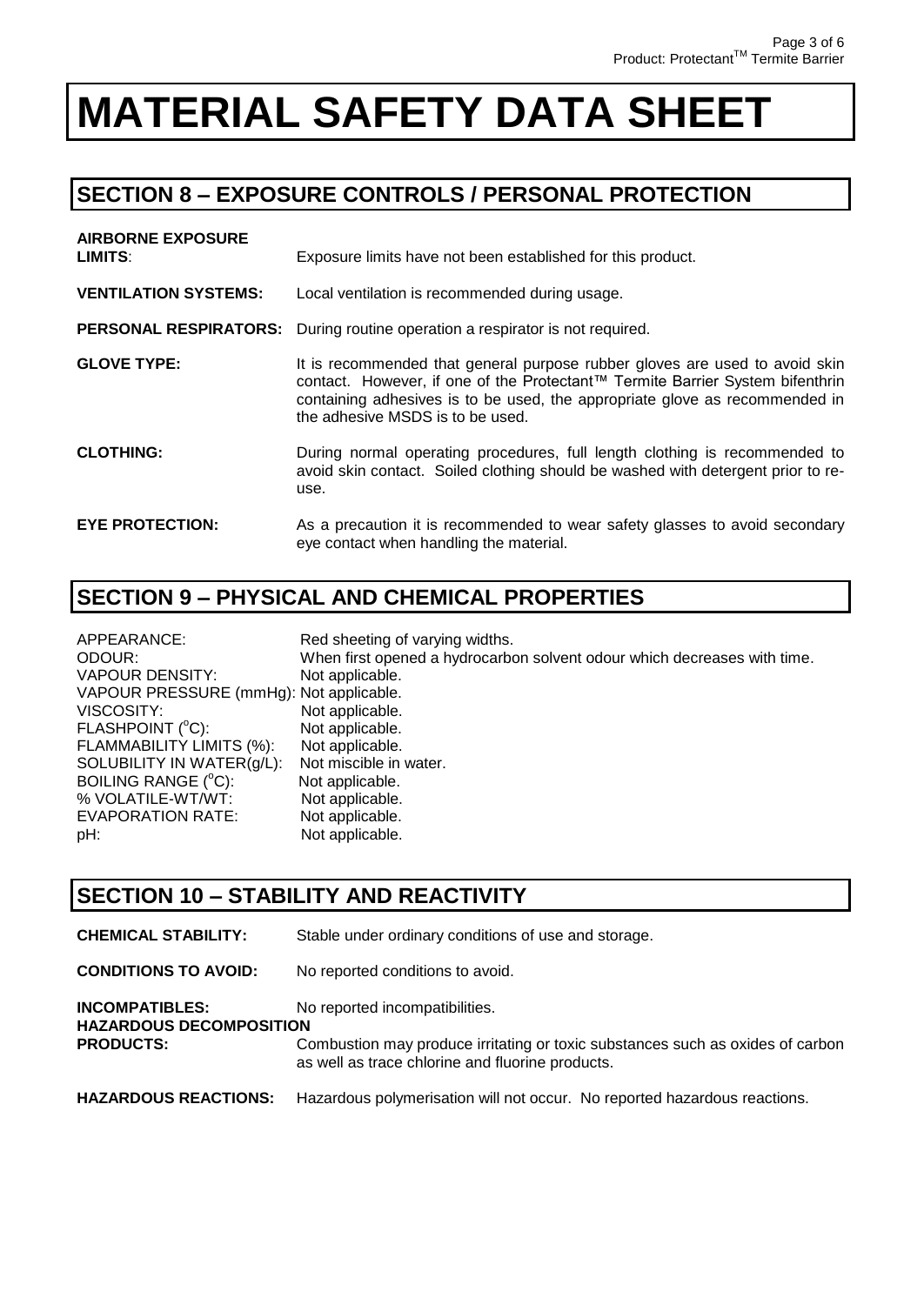### **SECTION 11 – TOXICOLOGICAL INFORMATION**

#### **HEALTH EFFECTS**

| <b>ACUTE</b>                                                   |                                                                                                                                                                                                                                                                                                                                                                            |
|----------------------------------------------------------------|----------------------------------------------------------------------------------------------------------------------------------------------------------------------------------------------------------------------------------------------------------------------------------------------------------------------------------------------------------------------------|
| <b>SWALLOWED:</b>                                              | The product is rated as a Schedule 6 Poison, however it is expected to have a<br>low order of toxicity associated with it when ingested as the active constituent,<br>bifenthrin is bound within the sheeting. Ingestion may present a choking hazard<br>or cause internal physical damage. During normal usage ingestion should not<br>be a means of exposure.            |
| EYE:                                                           | Bifenthrin is virtually non-irritating to the eyes in rabbit studies. As the active<br>constituent, bifenthrin, is physically bound within the sheeting it is not expected<br>that the material will be irritating to the eye. Any contact with the eyes would be<br>by secondary contact of residues on the hands. Therefore washing the hands<br>after use is important. |
| SKIN:                                                          | Due to the nature of the product, it is not expected to be irritating to the skin.<br>Correct handling and personal hygiene procedures, such as washing your<br>hands after use, should minimise the risk of any potential irritation.                                                                                                                                     |
| <b>INHALED:</b>                                                | No data to indicate a toxic inhalation hazard during normal conditions of usage.<br>During normal usage inhalation should not be a means of exposure.                                                                                                                                                                                                                      |
| <b>CHRONIC</b>                                                 | No reported chronic effects.                                                                                                                                                                                                                                                                                                                                               |
| <b>TOXICITY DATA:</b>                                          | There is no data available for the product as a whole. The following data is in<br>respect to the bifenthrin component. Please note that bifenthrin is only present<br>at the level of approximately 5.2 g/kg and is physically bound in the product.                                                                                                                      |
| <b>Irritation Data:</b>                                        | Studies have shown that though bifenthrin does not cause inflammation or<br>irritation on human skin, it may cause a numbness or tingling sensation which<br>may last for up to approximately 12 hours in its pure form. In tests on rabbits,<br>bifenthrin was virtually non-irritating to the eyes.                                                                      |
| <b>Toxicity Data:</b>                                          | The oral LD50 (rats): $54.5$ mg/kg and the dermal LD50 (rabbits): $>$ 2000 mg/kg.                                                                                                                                                                                                                                                                                          |
| <b>Immunotoxicity Data:</b>                                    | No data available.                                                                                                                                                                                                                                                                                                                                                         |
| <b>Skin Sensitisation Data:</b>                                | Non-sensitising in animal tests.                                                                                                                                                                                                                                                                                                                                           |
| <b>Respiratory Sensitisation:</b><br><b>Mutagenic effects:</b> | No data available.<br>In five studies conducted for gene mutation one was positive and the rest were                                                                                                                                                                                                                                                                       |
|                                                                | negative.                                                                                                                                                                                                                                                                                                                                                                  |
| Teratogenicity/                                                |                                                                                                                                                                                                                                                                                                                                                                            |
| <b>Embryotoxicity:</b>                                         | No data available.                                                                                                                                                                                                                                                                                                                                                         |
| <b>Reproductive effects:</b>                                   | In a two generation feeding study in rats, the no observed effect level for<br>reproductive toxicity was > 100ppm.                                                                                                                                                                                                                                                         |
| <b>Carcinogenicity:</b>                                        | In studies on rats there was no evidence of carcinogenicity at levels of up to<br>200ppm. In a study of up to 92 weeks duration on mice, there was an increase<br>in the number of bladder tumours at the highest dose rate of 600ppm in feed.                                                                                                                             |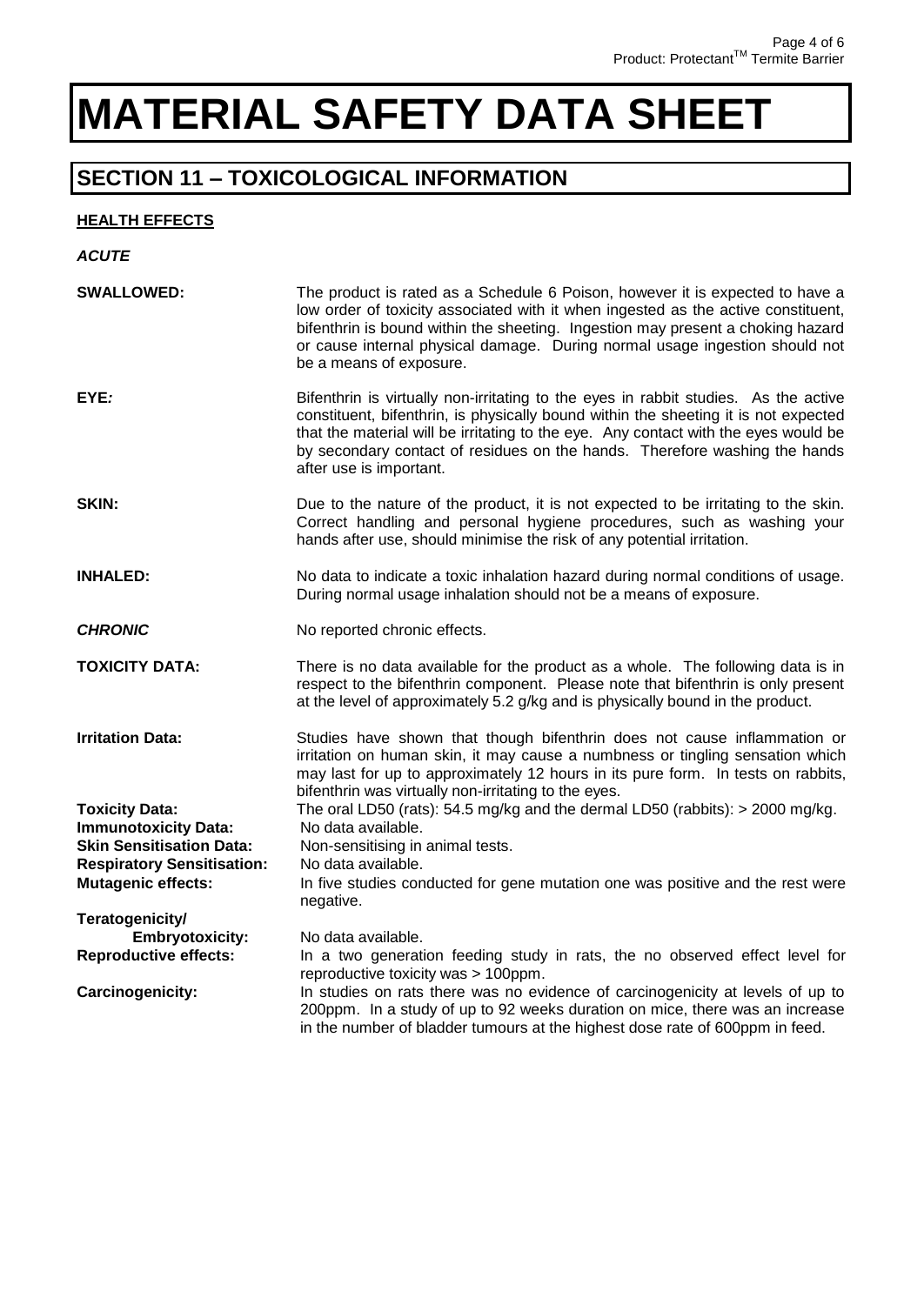### **SECTION 12 – ECOLOGICAL DATA**

There is no data available for the product as a whole. The following data is in respect to the bifenthrin component. Please note that bifenthrin is only present at the level of approximately 5.2 g/kg and is physically bound in the product.

| <b>ECOTOXICITY:</b>                         | Bifenthrin is highly toxic to fish, crustaceans and aquatic animals. The LC50 (96<br>hour) Rainbow Trout: 0.15 µg/L; LC50 (96 hour) Bluegill: 0.35 µg/L; and, LC50<br>(96 hour) Daphnia: 1.6 µg/L. Bifenthrin is stated to be moderately toxic to birds.<br>The LC50 (8 day dietary concentration) Mallard Duck: 1,280 ppm and for<br>Bobwhite quail is 4,450 ppm. The Acute Oral LD50 (Bobwhite quail): 1,800<br>mg/kg and Acute Oral LD50 (Mallard Duck): 2,150 mg/kg. Bifenthrin is also<br>toxic to bees. It is not expected that free bifenthrin would be available from the<br>product. |
|---------------------------------------------|-----------------------------------------------------------------------------------------------------------------------------------------------------------------------------------------------------------------------------------------------------------------------------------------------------------------------------------------------------------------------------------------------------------------------------------------------------------------------------------------------------------------------------------------------------------------------------------------------|
| <b>PERSISTENCE &amp;</b>                    |                                                                                                                                                                                                                                                                                                                                                                                                                                                                                                                                                                                               |
| <b>DEGRADABILITY:</b>                       | Bifenthrin remains unchanged in the soil for varying lengths of time, depending<br>upon soil composition and organic matter content. Degradation is dependent<br>upon oxidative microbial activity on soil-bound bifenthrin. Depending upon<br>conditions, the half-life of bifenthrin can vary from 7 days to 8 months.                                                                                                                                                                                                                                                                      |
| <b>MOBILITY:</b>                            | Bifenthrin is immobile in soil containing large amounts of organic matter, clay<br>and silt. Mobility is low in soils with low exchange capacity, such as sandy soil<br>that does not contain much organic matter. Bifenthrin tightly binds to soil soon<br>after application.                                                                                                                                                                                                                                                                                                                |
| <b>ENVIRONMENTAL FATE:</b>                  | As stated, bifenthrin binds tightly to most soil types. Its solubility in water is very<br>low and the potential for leaching into ground-water is low. In surface waters,<br>bifenthrin may persist in water and on soil and organic matter found in the water.<br>Bifenthrin is not toxic to most plants.                                                                                                                                                                                                                                                                                   |
| <b>BIOACCUMULATIVE</b><br><b>POTENTIAL:</b> | There is no bioaccumulative potential information available.                                                                                                                                                                                                                                                                                                                                                                                                                                                                                                                                  |

#### **SECTION 13 – DISPOSAL CONSIDERATIONS**

### **DISPOSAL METHODS/**

**CONTAINERS:** Due to the nature of the product there should be little waste material. Any offcuts can be incorporated into the barrier system during application or be used during repair applications. Where this is not possible, place unused material in suitable sealed containers and follow local and state regulations for disposal of solid waste in a Government approved industrial waste disposal facility. The same disposal procedures should be used for product packaging. Do not allow product to enter drains, sewers or water courses – inform local authorities if this occurs.

### **SECTION 14 – TRANSPORT INFORMATION**

| UN NUMBER:                   | Not applicable. |
|------------------------------|-----------------|
| <b>PROPER SHIPPING NAME:</b> | Not applicable. |
| <b>ADG CODE:</b>             | Not applicable. |
| <b>PACKAGING GROUP:</b>      | Not applicable. |
| <b>SPECIAL PROVISION:</b>    | Not applicable. |
| <b>HAZCHEM CODE:</b>         | Not applicable. |